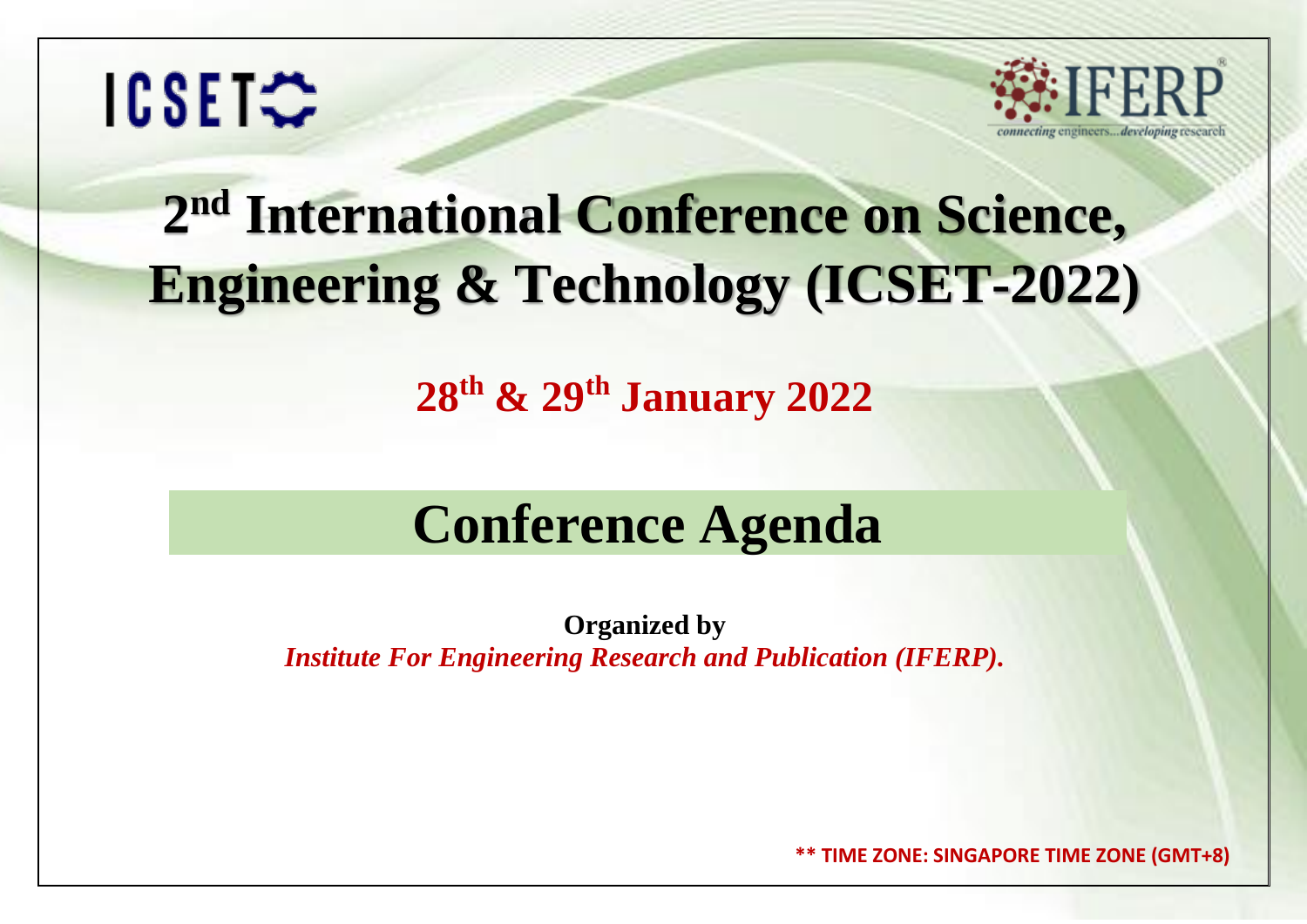## **Keynote Speakers**



**Prof. Dr. M. Amr Sadik Chairman & Chief Executive Officer at Quodrat, Adjunct Professor & DBA Program Director, IPE Management School**,

**Paris**



**Mr. Deepak Shripat Mane**

**Senior Data Scientist/Enterprise Solution Architect, Tata Consultancy Services, Australia**



**Prof. Ram Ramanathan Professor Essex Business School, Southend Campus, University of Essex United Kingdom**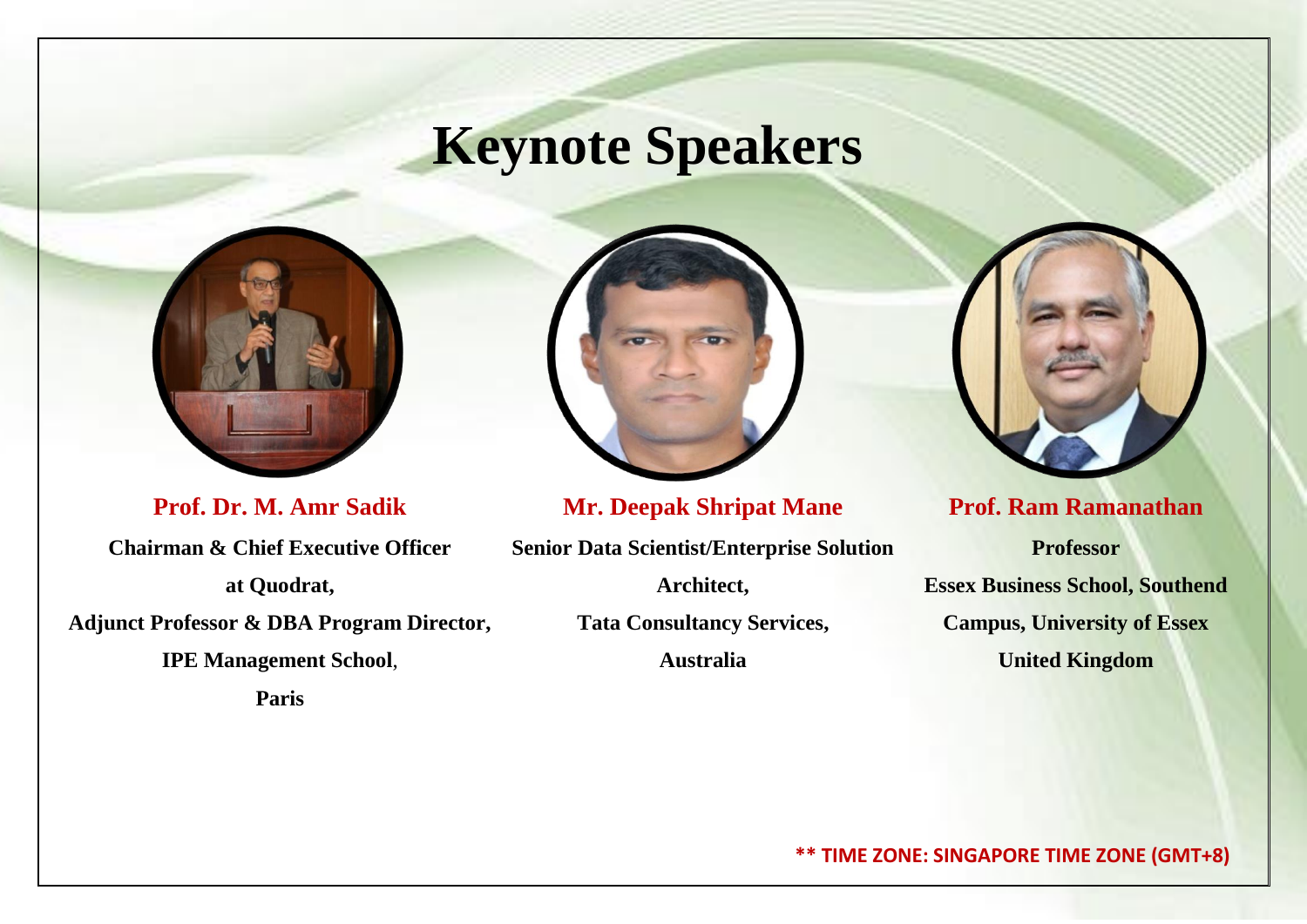## **Session Chairs**



Dr. Jocelyn Torio **DIRECTOR Institute of Computer Studies, Camarines Norte State College**, **Philippines**

#### **Ts. Dr. MATHIVANNAN JAGANATHAN**

**Senior Lecturer School of Business Management, College of Business, Universiti Utara Malaysia Malaysia**

#### **Mr. PATEL CHINTAN ASHWINKUMAR**

**Assistant Professor Electronics and Communication Engineering, Gandhinagar Institute of Technology India**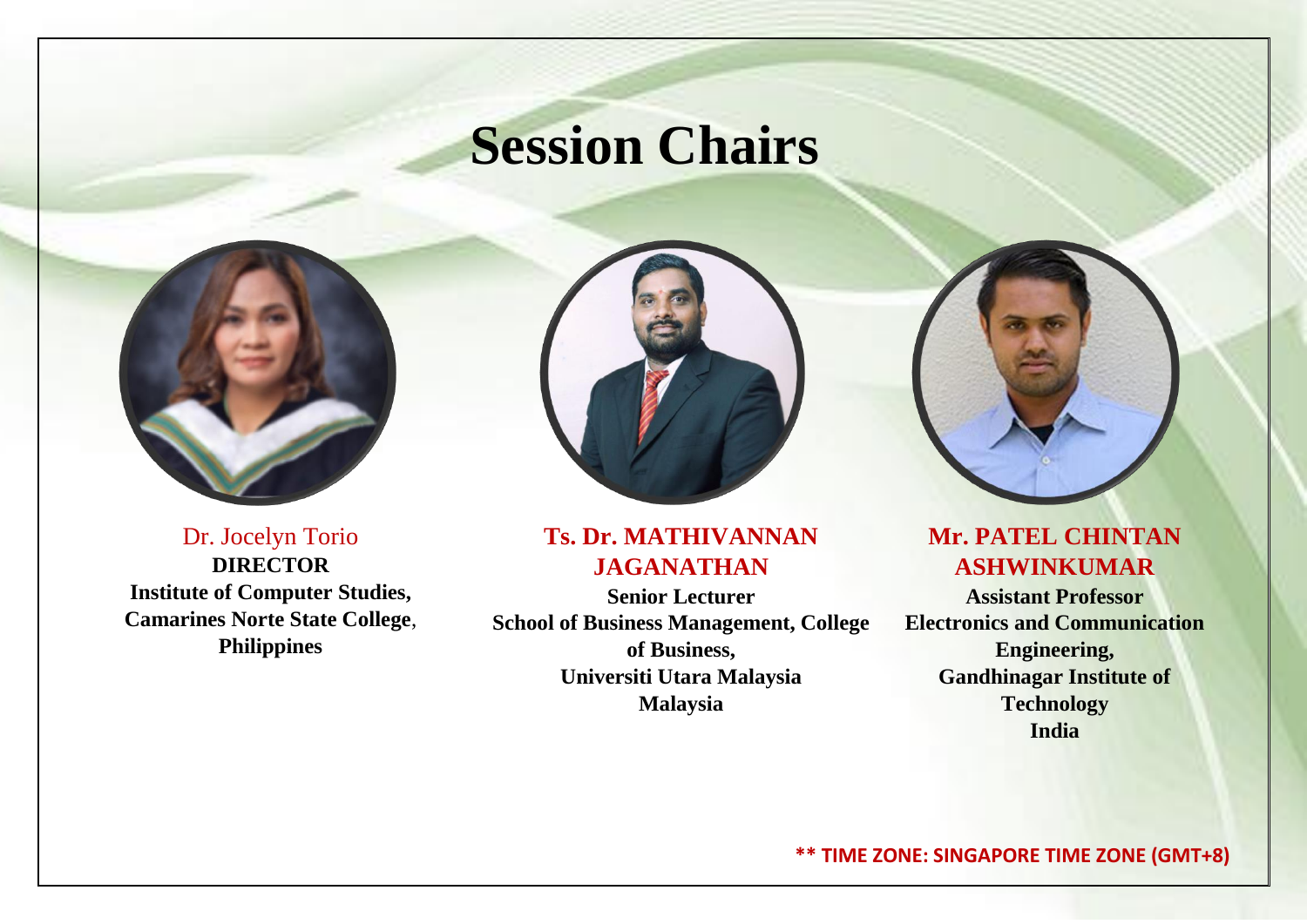### **Program Schedule**

| $09:30$ AM $- 09:45$ AM | <b>Introduction &amp; Welcome Speech by Moderator</b>              |  |
|-------------------------|--------------------------------------------------------------------|--|
| $09:45 AM - 10:00 AM$   | <b>Welcome Speech by Session Chair</b><br><b>Dr. Jocelyn Torio</b> |  |
| $10:00$ AM $- 10:45$ AM | <b>Speech by Keynote Speaker</b><br>Prof. Dr. M. Amr Sadik         |  |
| $10:45$ AM $- 11:30$ AM | <b>Speech by Keynote Speaker</b><br><b>Mr. Deepak Shripat Mane</b> |  |
| $11:30$ AM $- 12:15$ PM | <b>Speech by Keynote Speaker</b><br><b>Prof. Ram Ramanathan</b>    |  |
| $12:15$ PM $- 12:30$ PM | <b>Tea Break</b>                                                   |  |
| $12:30$ PM $- 04:30$ PM | <b>Technical Session I</b>                                         |  |
| 04:30 PM - 04:50 PM     | <b>Valedictory function</b>                                        |  |
| $04:50$ PM $- 05:00$ PM | <b>Vote of thanks</b>                                              |  |

**Time Zone: Singapore Time Zone (GMT+8)**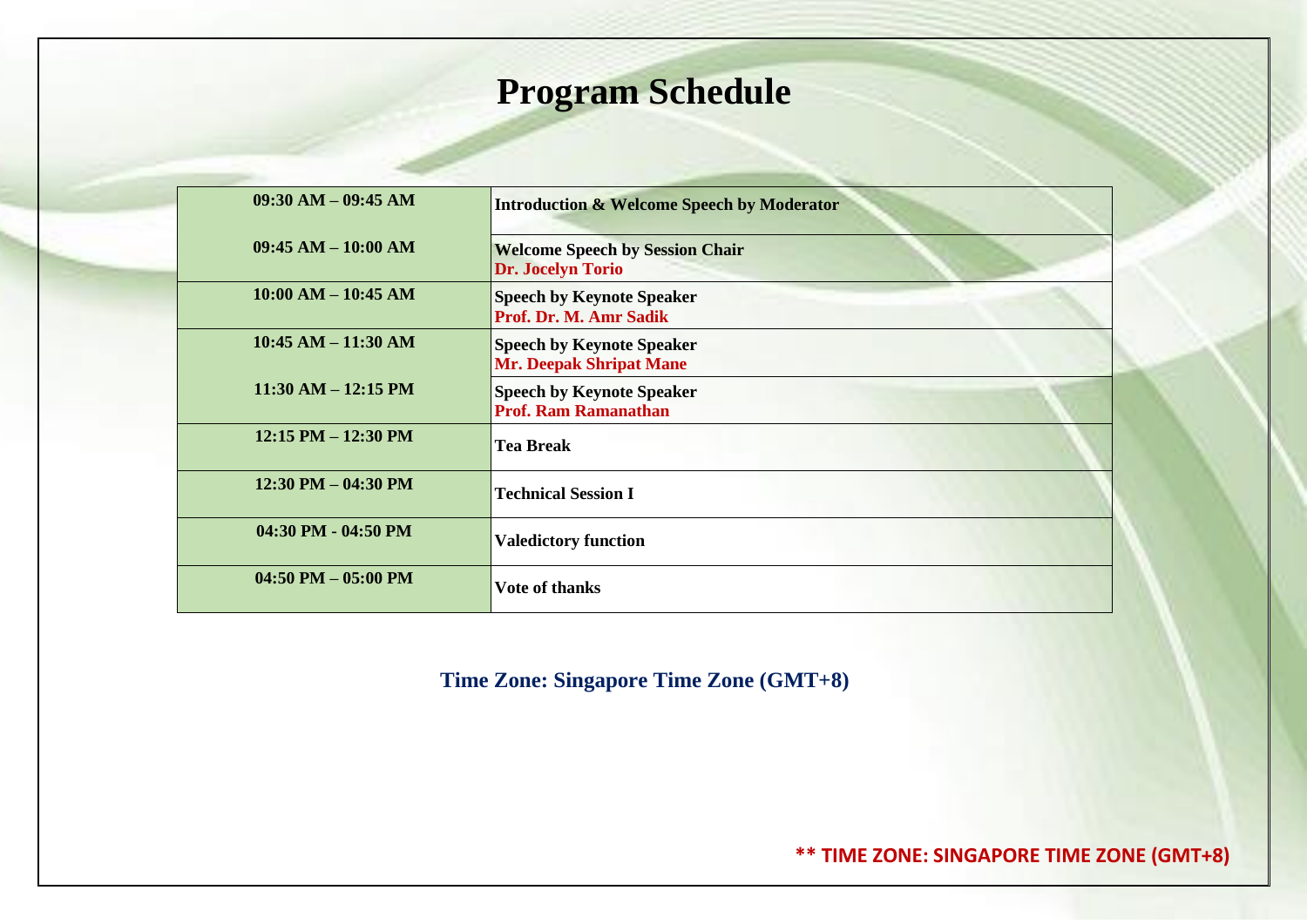### **DAY 1**

**28th January 2022**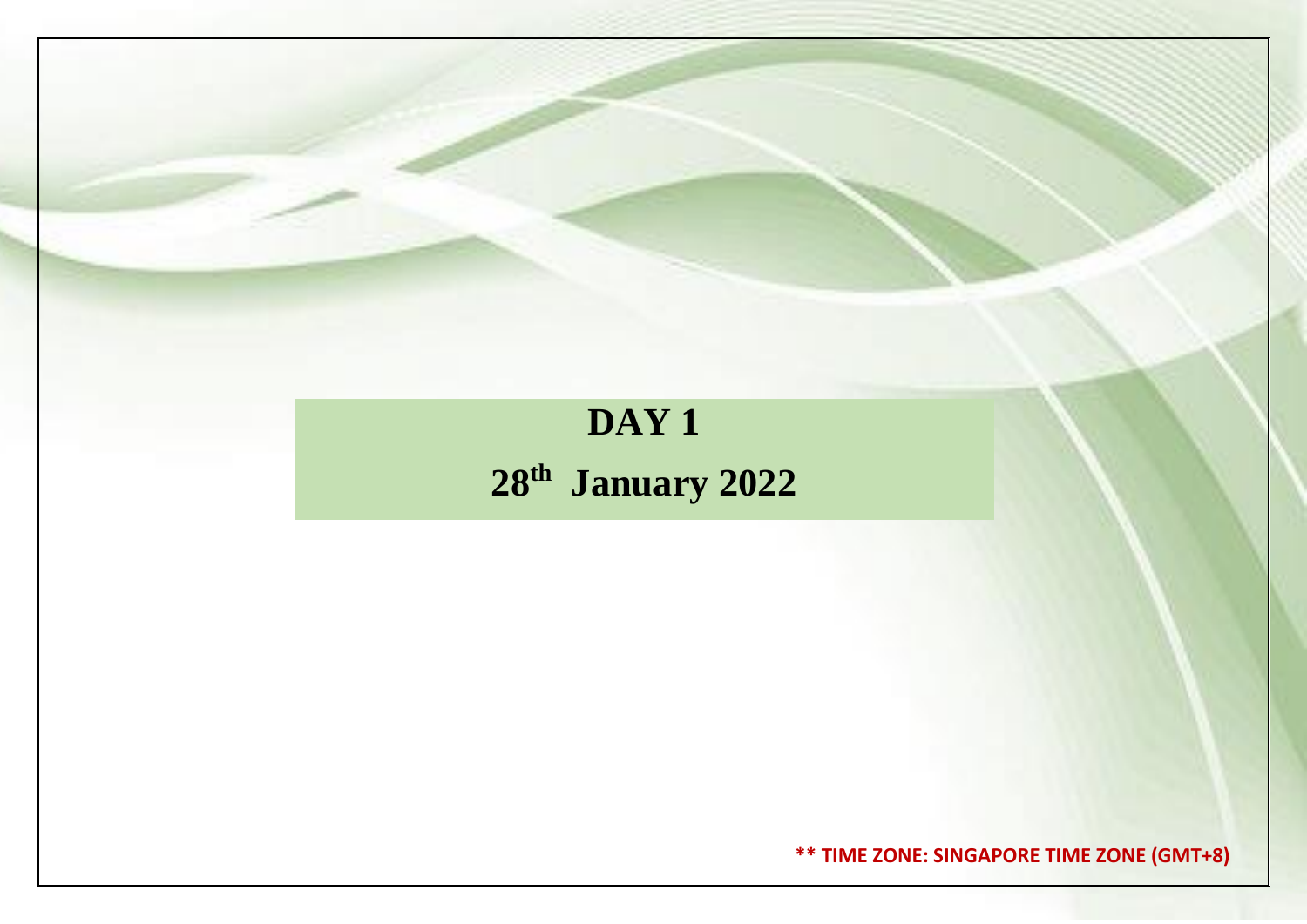### **Technical Session I**

**12:30 PM - 12:40 PM Water Billing System with Business Intelligence and Data Analytics** *Presentation by Reymar Manaloto*

**12:40 PM - 12:50 PM Program in One Province in the Philippines Digitized Scoreboard: Its Use in the Implementation of Conditional Cash Transfer**  *Presentation by Jennelyn Espinueva*

|                                                | Influence of using Nano-clay hydrophilic bentonite on mechanical properties of |
|------------------------------------------------|--------------------------------------------------------------------------------|
| $12:50 \text{ PM} - 01:00 \text{ PM}$ concrete |                                                                                |

*Presentation by Wail Asim Mohammad Hussain*

| Modification of a window-type air conditioning unit using heat energy recovery |
|--------------------------------------------------------------------------------|
| 01:00 PM - 01:10 PM system as a demonstration equipment                        |
| <b>Presentation by Rexmelle Decapia Jr.</b>                                    |

| $01:10$ PM $-01:20$ PM Management | Artificial Intelligence in Terms of Spotting Malware and Delivering Cyber Risk                                                                                                                                                                                                                                                                                                    |
|-----------------------------------|-----------------------------------------------------------------------------------------------------------------------------------------------------------------------------------------------------------------------------------------------------------------------------------------------------------------------------------------------------------------------------------|
|                                   | <b>Presentation by GeethaManikanta Jagadeesh Kumar Jakka</b>                                                                                                                                                                                                                                                                                                                      |
| 01:20 AM - 01:30 PM               | The use of academic platforms and simulators in the pandemic era<br>$\mathcal{L}$ , and the state of $\mathcal{L}$ and $\mathcal{L}$ and $\mathcal{L}$ and $\mathcal{L}$ and $\mathcal{L}$ and $\mathcal{L}$ and $\mathcal{L}$ and $\mathcal{L}$ and $\mathcal{L}$ and $\mathcal{L}$ and $\mathcal{L}$ and $\mathcal{L}$ and $\mathcal{L}$ and $\mathcal{L}$ and $\mathcal{L}$ an |

*Presentation by Ricardo Thierry Aguilera*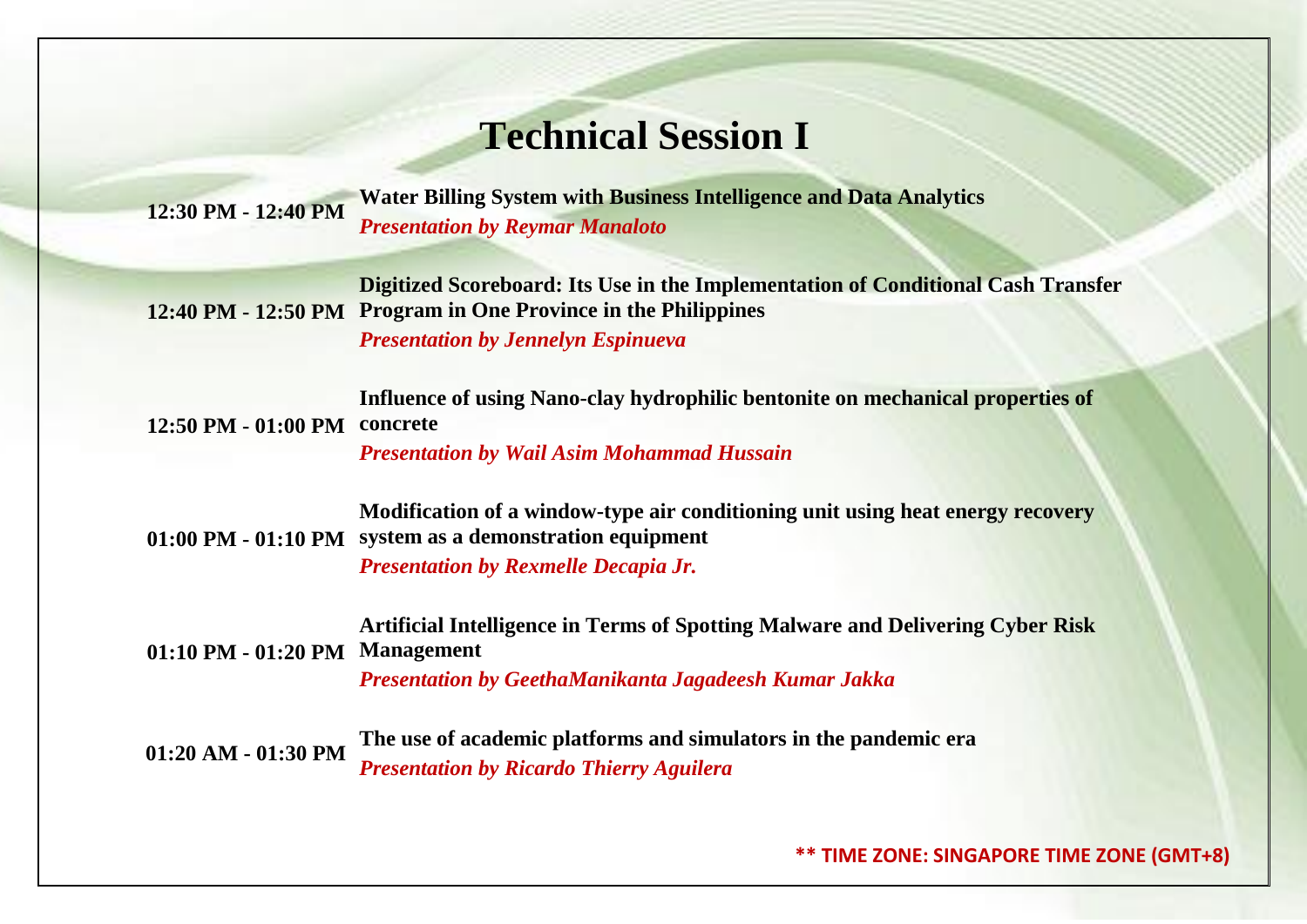**01:30 PM - 01:40 PM Ownership (TPO) Business Model Techno-Economic Analysis of Distributed Solar Photovoltaic Using the Third-Party**  *Presentation by Feriz Kausar*

**01:40 PM - 01:50 PM Characteristics of Ceramic Tile Effects of Particle Size and Composition of Rice Husk Silica as Filler on the**  *Presentation by Akida Mulyaningtyas*

**01:50 PM -02:00 PM A Framework to Operationalize Human Performance Learning and Improvement** *Presentation by Vendy Hendrawan Suprapto*

**02:00 PM - 02:10 PM Aggregate) in Concrete: A Review Utilization of Waste Materials (Sugarcane Bagasse Ash and Recycled Coarse**  *Presentation by Ansari Fatima-uz-Zehra*

**02:10 PM - 02:20 PM review Applications of Fiber Reinforced Polymer (FRP) in Structural Strengthening: A** 

*Presentation by Shaikh Zahoor Khalid*

**02:30 PM -02:40 PM on muscle atrophy in rabbit model Muscle regenerative effects of polydeoxyribonucleotide and microcurrent therapy**  *Presentation by Dong Rak Kwon*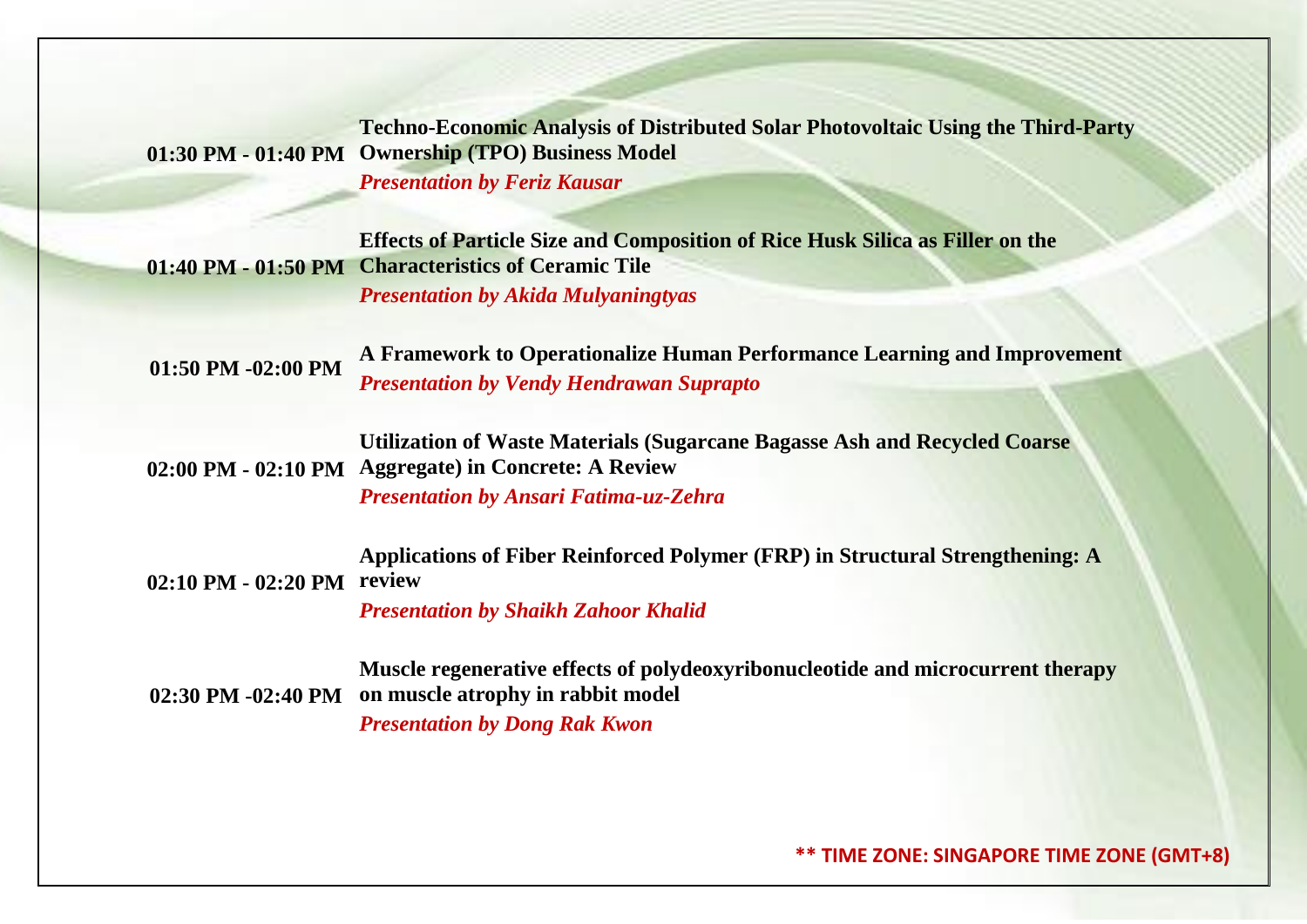**02:40 PM - 02:50 PM Solution of Linear Partial Differential Equation with Variable Coefficient by HPM** *Presentation by Dr. Nahid Fatima* **02:50 PM - 03:00 PM study) A Full-scale emergency exercise scenario for aircraft accident in the airport (Case**  *Presentation by Awad Khireldin*

**03:00 PM - 03:10 PM study) Risk assessment roadmap for a non-complied taxiway slope in an airport (Case**  *Presentation by Awad Khireldin*

**03:10 PM - 03:20 PM Practical analysis of learning English in higher schools of Kazakhstan** *Presentation by Tussupbekova Madina*

**03:20 PM - 03:30 PM Nanocomposite Hydrogels for chemotherapeutic delivery in Vitro Tough and Biocompatible PVA/Chitosan Modified Fumed Silica Based**  *Presentation by Rabia kouser*

**03:30 PM - 03:40 PM Rescue Operations. Study on Thermal Signature Detection using AMG 8833Sensor for Low Visibility** 

*Presentation by Johannes Gabriel De Castro*

**03:40 PM - 03:50 PM Automated Pili Fruit Sorting Device using L-SVM Image Classification Model** *Presentation by Jilbert M. Novelero*